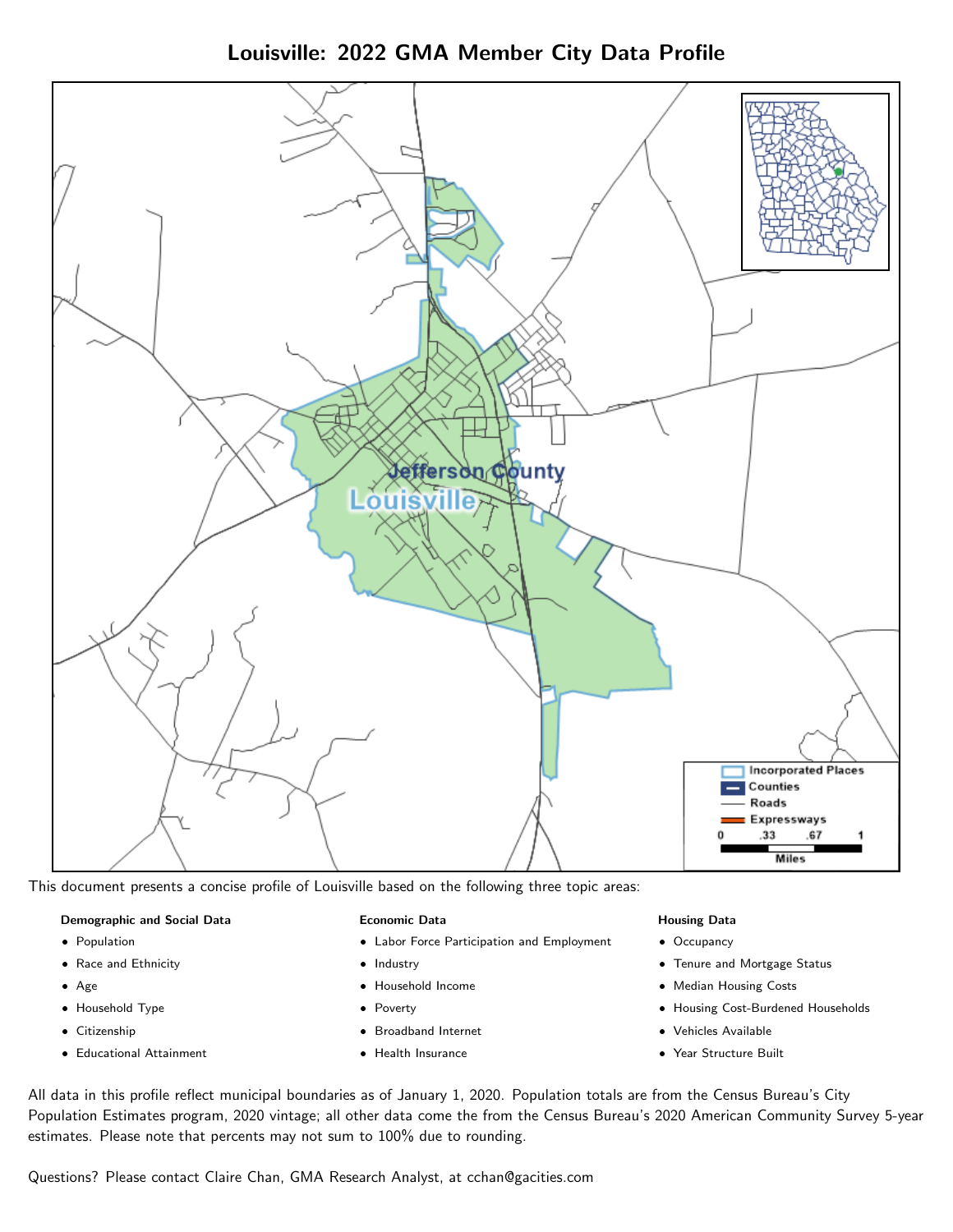# Louisville: Demographic and Social





**Citizenship** 



Source: American Community Survey, 2020 5-year estimates, table B05002 Source: American Community Survey, 2020 5-year estimates, table B15002



Source: U.S. Census Bureau, City Population Estimates, 2020 vintage Source: American Community Survey, 2020 5-year estimates, table B03002

# Household Type



Source: American Community Survey, 2020 5-year estimates, table B01001 Source: American Community Survey, 2020 5-year estimates, table B11001

#### Educational Attainment



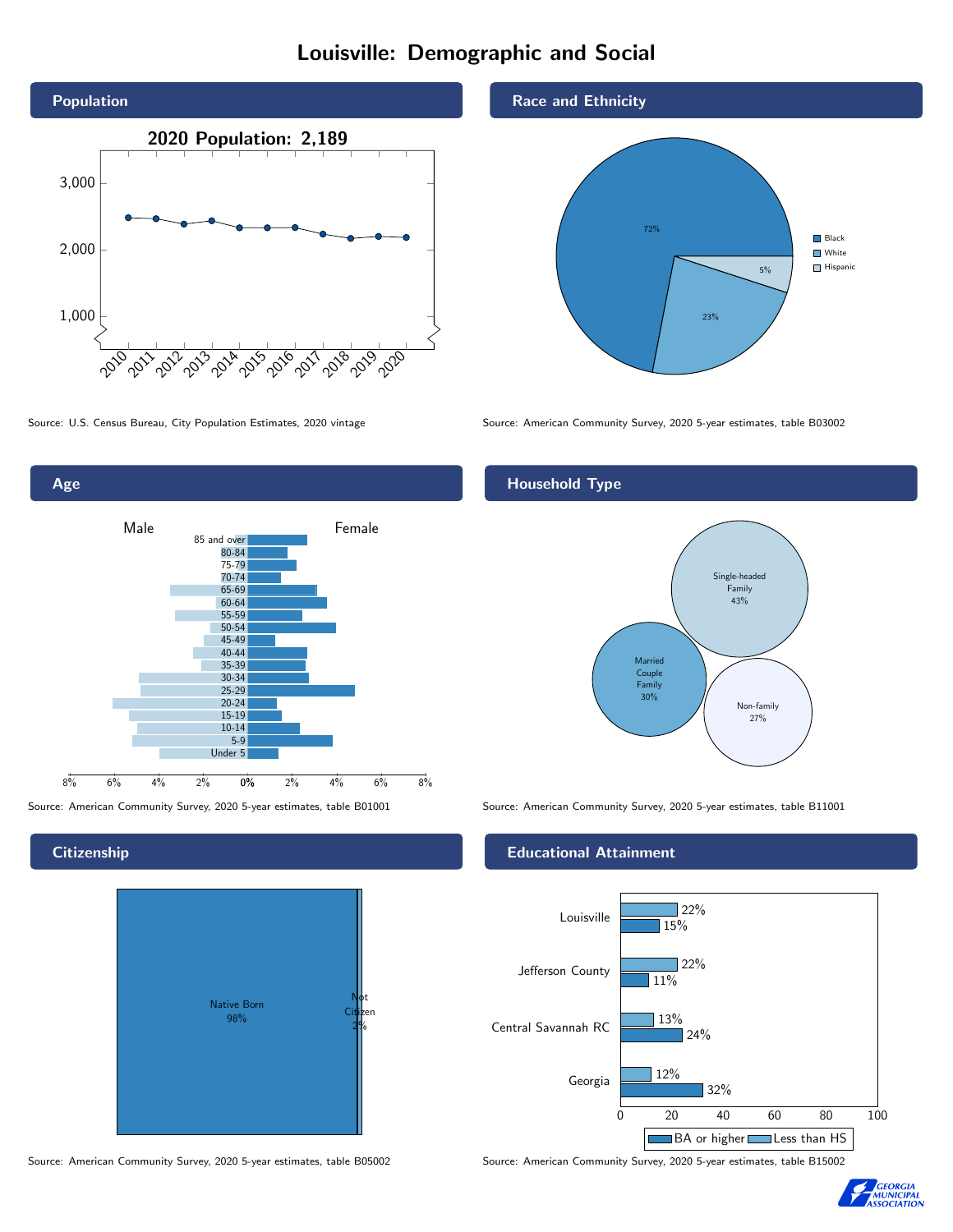# Louisville: Economic



Source: American Community Survey, 2020 5-year estimates, table B23001 Note: Unemployment rate is based upon the civilian labor force.

### Industry

| Agriculture, forestry, fishing and hunting, and mining      | $2\%$ |
|-------------------------------------------------------------|-------|
| Construction                                                | 3%    |
| Manufacturing                                               | 30%   |
| <b>Wholesale Trade</b>                                      | 3%    |
| Retail Trade                                                | 10%   |
| Transportation and warehousing, and utilities               | 8%    |
| Information                                                 | $0\%$ |
| Finance and insurance, real estate, rental, leasing         | $4\%$ |
| Professional, scientific, mgt, administrative, waste mgt    | $4\%$ |
| Educational services, and health care and social assistance | 28%   |
| Arts, entertainment, recreation, accommodation, food        | 2%    |
| service                                                     |       |
| Other services, except public administration                | $1\%$ |
| Public administration                                       | 5%    |

Source: American Community Survey, 2020 5-year estimates, table C24030



Source: American Community Survey, 2020 5-year estimates, tables B19013 and B19025 Source: American Community Survey, 2020 5-year estimates, table B17010

Broadband Internet No 35% Yes 65%

### Health Insurance



Source: American Community Survey, 2020 5-year estimates, table B28002 Source: American Community Survey, 2020 5-year estimates, table B18135



## Poverty